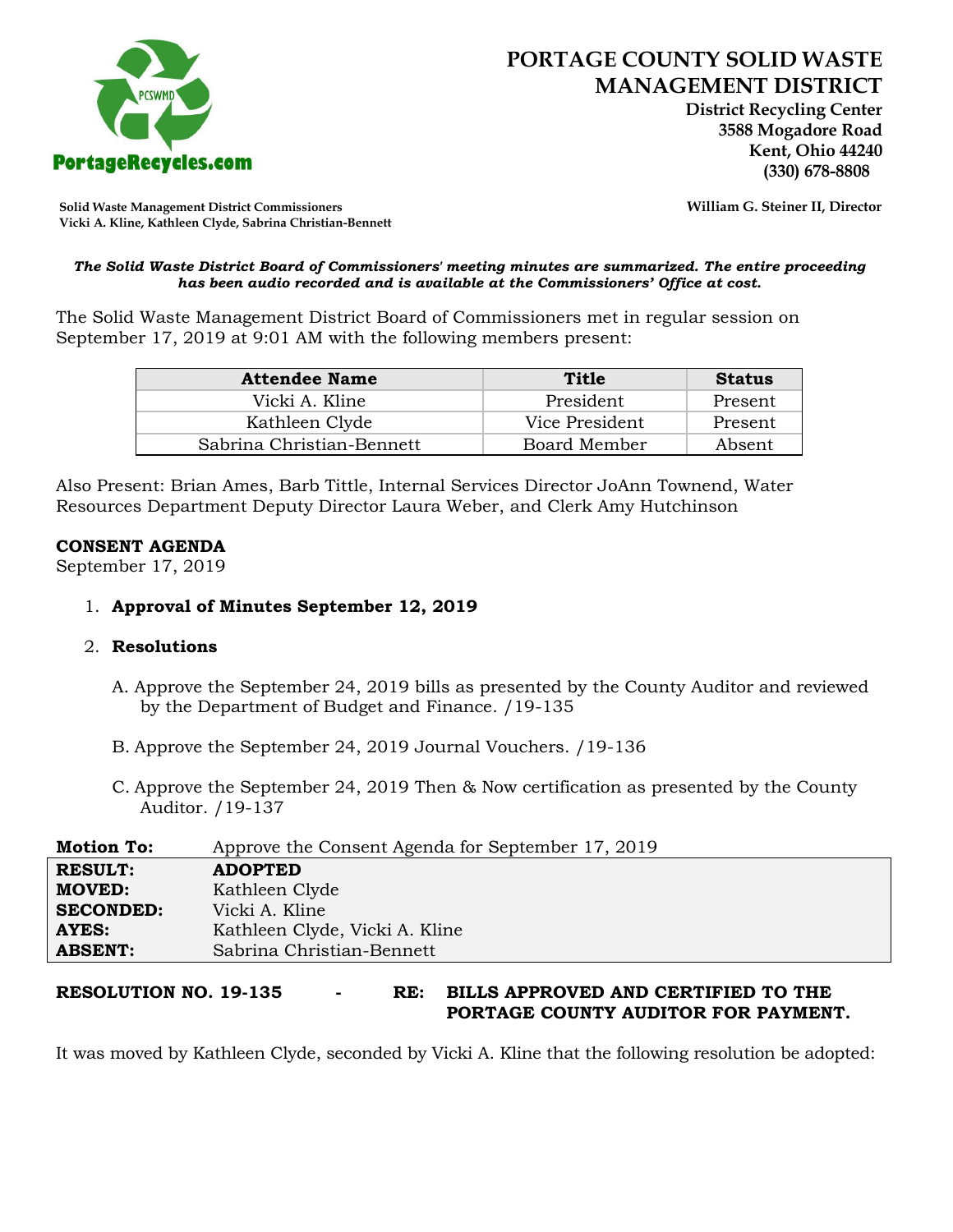- **RESOLVED,** that the bills were approved and certified to the County Auditor for payment, contingent upon the review of the Portage County Department of Budget and Financial Management, Department of Internal Services or other designee on September 24, 2019 in the total payment amount of **\$119,146.75 for Funds 8300-8399** as set forth in the Accounts Payable Warrant Report on file in the office of the Portage County Auditor; and be it further
- **RESOLVED,** that the District Board of Commissioners finds and determines that all formal actions of this Board concerning and relating to the adoption of this resolution were taken in an open meeting of this Board and that all deliberations of this Board that resulted in those formal actions were in meeting open to the public in compliance with the law including Section 121.22 of the Ohio Revised Code.

Roll call vote as follows:

Vicki A. Kline, Yea; Sabrina Christian-Bennett, Absent; Kathleen Clyde, Yea;

# **RESOLUTION NO. 19-136**

This resolution was inadvertently omitted. This is for numbering purposes only.

# **RESOLUTION NO. 19-137 - RE: ACCEPTANCE OF THEN AND NOW CERTIFICATIONS FOR PAYMENT.**

It was moved by Kathleen Clyde, seconded by Vicki A. Kline that the following resolution be adopted:

| <b>WHEREAS,</b>  | Ohio Revised Code Section 5705.41 $(D)(1)$ authorizes the expenditure of moneys,<br>provided a certificate of the County Auditor is supplied stating that there was at<br>the time of the making of such contract or order and at the time of the execution<br>of such certificate a sufficient sum appropriated for the purpose of such contract<br>and in the treasury or in process of collection to the credit of an appropriate<br>fund free from any previous encumbrances (Then and Now Certification), and |  |
|------------------|--------------------------------------------------------------------------------------------------------------------------------------------------------------------------------------------------------------------------------------------------------------------------------------------------------------------------------------------------------------------------------------------------------------------------------------------------------------------------------------------------------------------|--|
| <b>WHEREAS,</b>  | the Then and Now Certification is recommended by the State Auditor's Office,<br>the Portage County Auditor's Office, and the Portage County Prosecutor's Office,<br>and                                                                                                                                                                                                                                                                                                                                            |  |
| <b>WHEREAS,</b>  | a listing of expenditures, attached hereto as Exhibit "A" and incorporated herein<br>by reference, has been certified by the County Auditor according to Ohio Revised<br>Code section 5705.41 (D)(1); now therefore be it                                                                                                                                                                                                                                                                                          |  |
| <b>RESOLVED,</b> | that the expenditures listed herein are properly certified by the County Auditor<br>in the amount of \$1,794.42 dated September 24, 2019 as set forth in Exhibit<br>"A" shall be paid; and be it further                                                                                                                                                                                                                                                                                                           |  |
| <b>RESOLVED,</b> | that the District Board of Commissioners finds and determines that all formal<br>actions of this Board concerning and relating to the adoption of this resolution<br>were taken in an open meeting of this Board and that all deliberations of this<br>Board that resulted in those formal actions were in meeting open to the public<br>in compliance with the law including Section 121.22 of the Ohio Revised Code.                                                                                             |  |